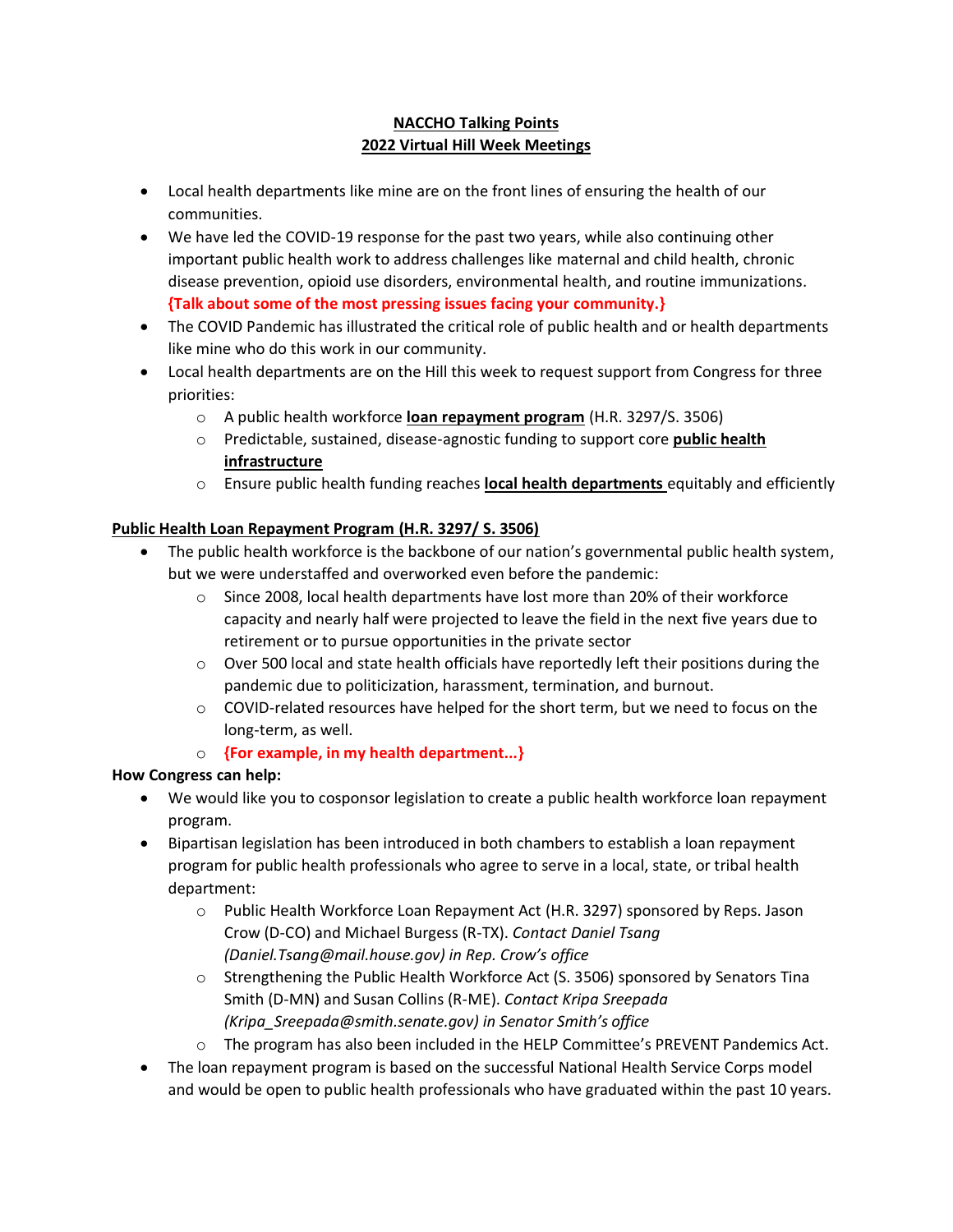- A public health workforce loan repayment program would provide an important incentive for professionals to join or stay in critical public health positions and complement existing investments.
- The bipartisan legislation is a NACCHO priority and supported by nearly 100 stakeholder groups, including public health organizations, medical associations, academic organizations, labor, and consumer groups
- **{Describe how a loan repayment program could help your local health department with workforce challenges}**

**ASK: Will you (Member of Congress)/your boss (staffer) support the public health workforce by cosponsoring H.R 3297/S. 3506.**

### **Public Health Infrastructure**

- COVID-19 has reinforced the need for sustained investment in local public health departments to enable them to address existing public health challenges and be prepared to respond to future emergencies.
- Federal public health funding has traditionally followed a boom-and-bust cycle with large investments being made in a time of crisis but waning as an emergency abates.
- Moreover—those funds are limiting: Much of the funding received by local health departments is tied to specific diseases (e.g., COVID-19, diabetes) or programs (e.g., breastfeeding support, opioid overdose prevention).
- Local public health departments need sustained, predictable, disease-agnostic funding that can be used to support core public health infrastructure activities (upon which disease-specific funding can build).
- Such funding could be used to focus on certain skillsets that are critically necessary like communication, outreach, data analysis, and digitalization – but that local health departments don't have the resources to invest in today. **{Talk about a need in your health department}**
- Investing in these core public health capabilities will strengthen and support all the important work done by local health departments and ensure more efficient use of resources.

#### **How Congress can help:**

- Pass FY 2022 appropriations and include public health infrastructure funding in FY23 annual appropriations:
	- o The House Departments of Labor, Health and Human Services, Education, and Related Agencies Fiscal Year 2022 Appropriations bill includes \$1 billion for public health infrastructure.
	- o The Senate FY 2022 L-HHS bill includes \$600 million for public health infrastructure.
- Pass legislation that provides funding to support core public health infrastructure:
	- $\circ$  The Public Health Infrastructure Saves Lives Act (S. 674) introduced by Senator Murray would establish a Core Public Health Infrastructure Program to support local state, tribal, and territorial health departments to modernize public health—importantly with directives to ensure support gets to local health departments.